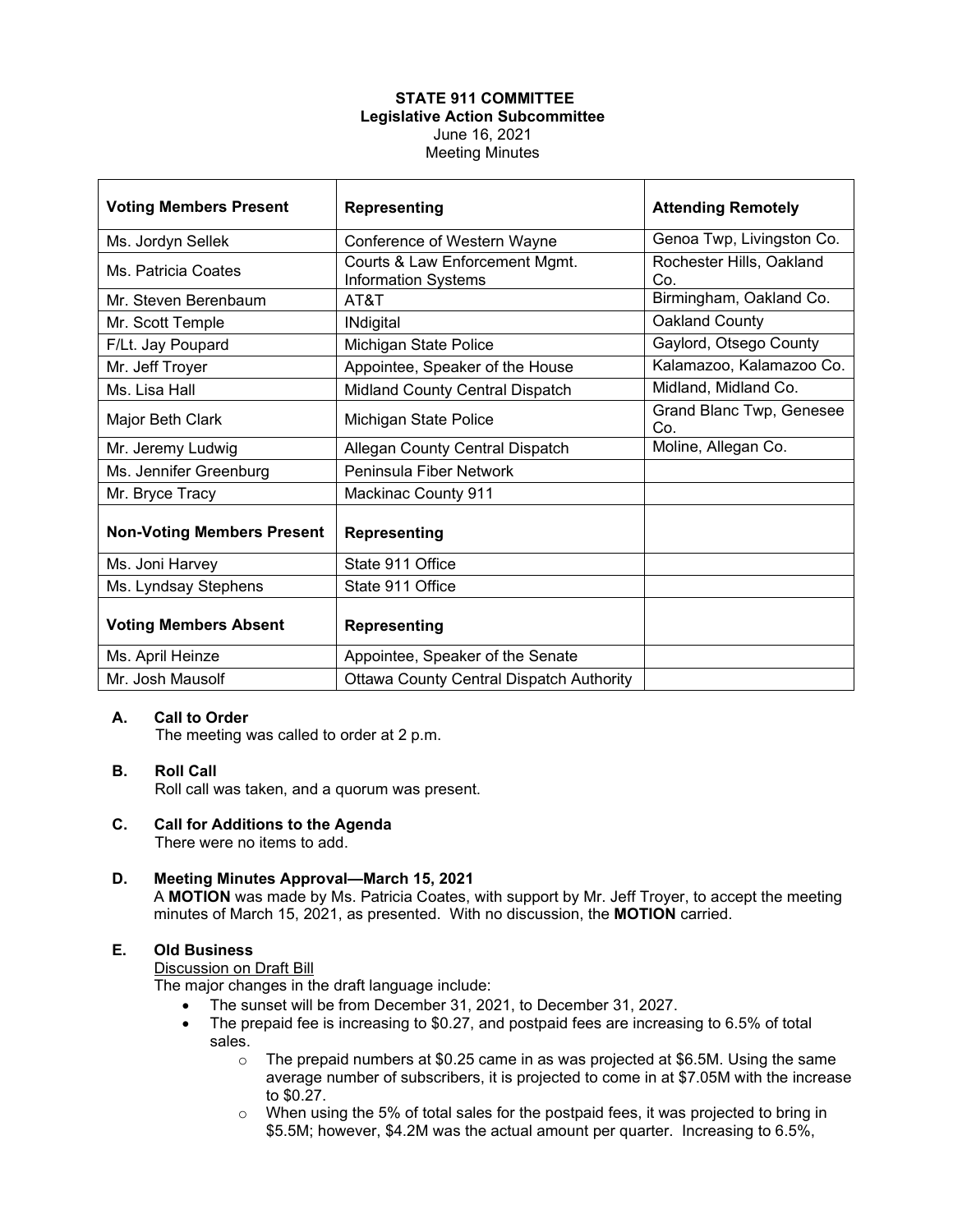based on the average quarterly revenue, would bring the amount to the \$5.5M per quarter.

- $\circ$  No other percentages change as far as the State 911 Office (SNO), counties, Michigan State Police, and training funds. The increases only apply to the emergency 911 fund.
- The Multi-Line Telephone System (MLTS) rules have been removed, referring instead to the most up-to-date federal guidelines and rules.
- Technology language has been updated, removing outdated language.
- One State 911 Committee (SNC) member has been changed from the Executive Director of the U.P. Emergency Medical Services Corporation to the chair of the U.P. 911 Authority.
- There is new language for fee rollback and language to give the Department of Treasury and the SNO the authority to conduct compliance reviews on prepaid revenue. There is also language adding steps to take when a seller is not remitting the fees.

The draft asks for the ability to ask the Michigan Public Service Commission (MPSC) to roll back the fee should there end up being too much money in the fund. If a rollback is to happen, the MPSC must give the provider 60 days to change the amounts on the phone bills, and retailers to change it at the stores.

There are two areas that have not yet contracted with an IP-based service provider. As they are not included in the cost study, it would be a large draw from the fund that is not accounted for. Language was added that the MPSC shall take that into consideration when determining a rollback.

The workgroup made a suggestion, which is not included in the draft (section mm under definitions). It should read, "…mean a plan prepared by 1 or more counties for implementing or *modifying*….".

The SNO is tasked with updating contact information for suppliers and retailers. It is requested to add language which requires suppliers and retailers to log in and update their contact information on an annual basis. Along with stating who is responsible for collecting the fees. (Section 201(4)). One question to keep in mind is if suppliers and retailers do not comply, what is the enforcement behind it.

The SNO is in control of the compliance review, with the authority of Treasury. The SNO will make a recommendation to the SNC with a timeframe for the review. The information needed to complete the review is readily available to Treasury, but not to the SNO. There are concerns who this would fall back on if it is not completed.

Another suggestion is to add language stating that failure to cooperate with the compliance review is a result of non-compliance.

It is recommended LAS consider allowing counties to change their surcharge twice a year. This will need to be discussed with the providers.

This draft was worked on from the 911 side; Treasury, providers, and retailers have not yet had input. Once the bill is out, negotiations take place, and the draft will look different than what the LAS sees today. The LAS is taking no position today, instead waiting until the draft bill is submitted.

#### **F. New Business**

Bylaws, State Ethics Act, and Public Entities Act Distribution

The bylaws and acts are required to be distributed to the SNC and subcommittee members annually. A copy was provided in the meeting packet. A roll call was taken for subcommittee members to acknowledge they have received it.